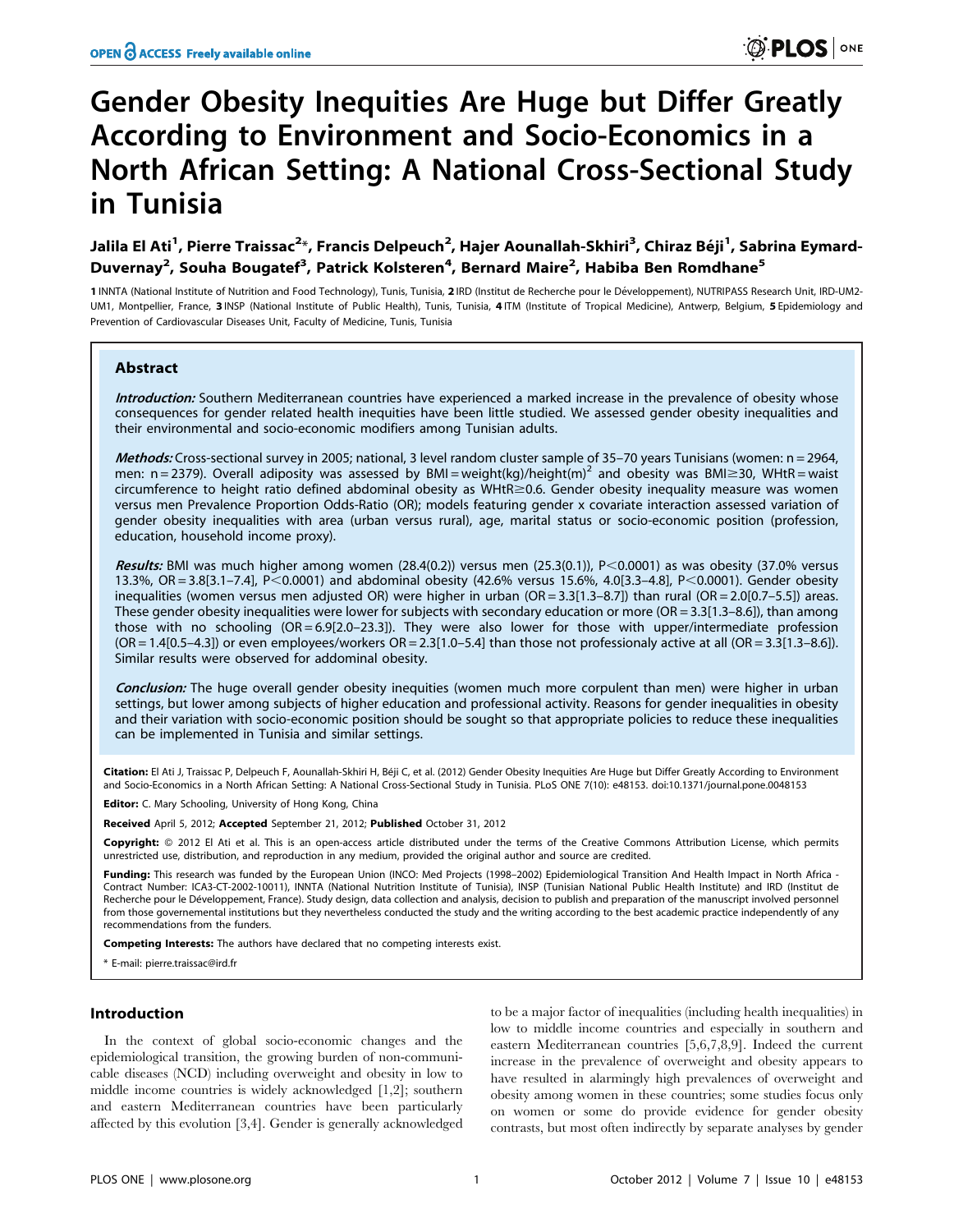(and often so on sub-national basis or with significant underrepresentation of men [3,10,11,12,13,14]). But although these health related gender issues are particularly acute in this context [5], to our knowledge no specific assessment has ever focused on the magnitude of gender obesity contrasts using relevant quantitative measures of inequalities [15,16] nor the extent to which these gender inequities vary with socio-economic characteristics [17].

Typical of similarly emerging southern and eastern Mediterranean countries, in the last decades Tunisia has also been undergoing an active epidemiological and nutritional transition. This has resulted in a rapid increase in overweight and obesity and in the prevalence of co-morbidities such as diabetes and hypertension [11,18,19,20,21] whose prevention e.g. through targeted policies or interventions is a major public health issue. In this context the objectives of the present study were, using different anthropometric indicators, to quantify gender obesity inequalities at the national level using relevant quantitative measures and to assess, through appropriate modeling, variation of these inequities according to environment and socio-economic characteristics.

#### Subjects and Methods

## Study Area

Tunisia is a North African country, situated between Algeria at west and Libya at east. With about 163 000 km2 [22] it is a small country by world standards, the smallest in North Africa. It features sharp geographical contrasts such as a long Mediterranean coastline in the north and the east but more mountainous and remote regions on the west. With 10 million inhabitants (of which about two third are urban) it is also the least populated country of North Africa with the exception of Lybia. In the last decades, Tunisia has undergone a steady development in the context of a market-oriented economy, with significant agricultural, mining, tourism, and manufacturing sectors. With a life expectancy at birth of 73.5 years, an adult literacy rate of 74.3% and a gross domestic product per capita of 8371 \$ US, it was ranked 91<sup>th</sup> out of 177 countries on the Human Development Index scale in 2005 [23]. But this upper middle level of human development is unevenly distributed, higher in the main cities and in the eastern coastal regions due to prosperous industrial and tourist activities, with the District of Tunis (the capital) in the North East being the most urbanized and developed. Also, although the relatively small size of the country and common socio-cultural values linked to the arab-muslim culture do result in a strong common core of traditions and social norms, they also vary geographically or according to local level of development.

#### Study Design and Subjects

The national cross-sectional survey was carried out from April to September, 2005. The target population was all Tunisian adults aged 35 to 70 years. It was based on a national stratified threestage cluster sample [24] of subjects; the sampling frame was derived by the Tunisian National Institute of Statistics from the database of the most recent census of the population carried out in 2004 [22]. Stratification was according to the seven administrative regions which divide Tunisia, each region being a stratum. The first and second stage of random selection were performed using the national census database: in each of the 7 strata, at the first stage 47 census districts were randomly selected, with a probability proportional to size in number of eligible households (i.e. featuring at least then one 35–70 years subject). At the second stage, 20 eligible households were randomly sampled in each district. The third stage of selection was performed during the implementation of the field survey: in each household one subject from the targeted age range was selected at random, from the list resulting from the enumeration of all household members.

#### Measurements

Socio-economic and demographic variables. Data on age, gender, marital status, level of education and professional occupation (and for women, parity and menopause) of the subject were collected by interview. An asset based proxy index for the economic level of the household was derived from multivariate analysis of relevant items in the Tunisian context [11,25].

Anthropometry. Standing height was measured to the nearest mm (millimeter) using a wall-mounted stadiometer (Person-check®, Kirchner & Wilhelm, Germany), weight was measured to the nearest 100 g (gram) on a calibrated scale (Detecto, USA), waist circumference (WC) was measured with a flexible steel tape at the midpoint between the lower rib and the iliac crest to the nearest mm [26]. Overall adiposity was assessed by Body Mass Index (BMI) = weight (kg)/height (m)<sup>2</sup>, BMI <18.5 defined thinness, BMI  $\geq 25$  overweight, BMI  $\geq 30$  obesity and BMI  $\geq$ 40 extreme obesity [27]. Abdominal adiposity was described by: i) WC, with WC  $\geq 94$  cm (centimeter) for men and  $\geq$ 80 cm for women defining increased risk abdominal obesity and  $WC \ge 102$  cm for men and  $WC \ge 88$  cm for women high risk abdominal obesity [27], ii) waist-to-height ratio (WHtR) using for both genders the  $\geq 0.50$  and  $\geq 0.60$  thresholds [28,29]. National prevalences of abdominal obesity were given using both WC (for comparability purposes with other studies) and WHtR, but for modeling purposes WHtR was preferred to other abdominal adiposity proxy measures because of its gender invariant scale.

Data collection: was performed by purposefully trained field agents during home visits using standardized anthropometric measurements and socio-demographic questionnaire.

#### Data Management and Statistical Analysis

Epidata software, version 3.1 was used for data entry and validation and Stata 12 for data management and analysis [30,31].

Associations, either crude or adjusted, of gender, categorical environment and socio-demographic variables with interval anthropometric response variables were assessed by linear regression [32], by logistic regression for binary response variables, by multinomial logistic models for 3 categories response variables [33]. Anthropometric gender inequalities [15] were thus assessed: - for interval variables by women versus men difference of means (diff.), - for binary variables women versus men Prevalence Proportion Odds-Ratios (OR) [34], - for multinomial variables by women versus men Relative Prevalence Proportion Ratios (RPR) [33,35]. Modifying effects of environment and socio-demographics on gender inequalities were assessed by gender x covariate interaction terms in the models and computing gender inequalities measures within each category of candidate socio-demographic modifier [16,36]; so as to control for possible confounding due to gender x covariates interactions and thus estimate modifying effects with gender specific adjustments on covariates, multivariate models included all gender x covariates interactions.

The type I error risk was set at 0.05 and 0.20 for interactions [37]. Results are given as estimate and design based standard error (between parentheses) and/or 0.95 confidence interval [between brackets]. For multivariate analyses, the ''complete-case'' analysis was used to deal with missing data. All analyses took the sampling design (stratification, clustering as well as sampling and poststratification weights) into account [38] using the specific svy series of Stata commands.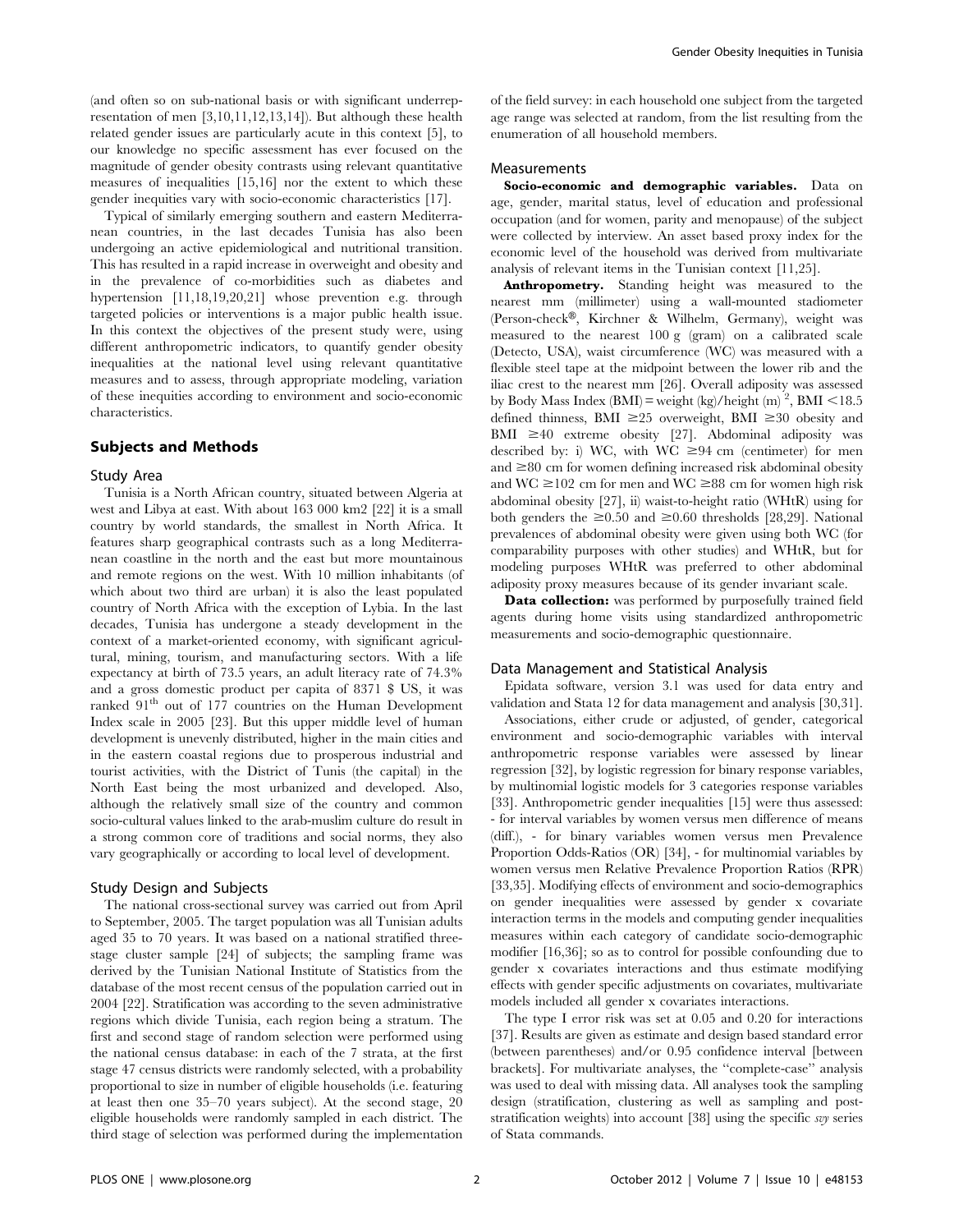#### Ethics

The protocol was approved by the Ethics Committee on Human Research of the National Institute of Nutrition and the Tunisian National Council of Statistics (visa n°5/2005). All participants gave their free informed consent and data was analyzed anonymously.

# Results

In all, 6580 subjects were to be included; refusal, absence on the day of the visit, missing or outlying anthropometric values or pregnancy resulted in 5343 subjects finally being analyzed (overall response rate 81.7%).

#### General Characteristics

Mean age was 49.1(0.2) years; for women mean parity was 4.7(0.1) and 53.5% were post menopausal (data not shown). Two thirds of the subjects lived in urban areas; there were major gender differences in the level of education with women generally having a much lower education level (e.g. about half had no schooling at all), as well as in the level of professional activity, the majority of women having none compared to only a fifth of the men, and women's activity being otherwise of generally lower level (Table 1).

### Anthropometry Gender Contrasts

Regarding overall adiposity, gender contrasts were generally very strong, as mean BMI was high 26.9(0.1), but much more so for women: women versus men diff.  $= +3.0[2.4 - 3.4]$ , P $< 0.0001$ (Table 2). The prevalence proportion of thinness was 2.5%[2.0– 3.0] twice lower for women (1.8%[1.3–2.3]) versus men (3.2%[2.2–4.2]). The national prevalence proportion of overweight was 61.5%[59.6–63.5], quite high for men (51.7%[48.2– 55.1]) but even higher for women (71.1%[68.5–73.6]): women versus men  $OR = 2.3$  [1.9–2.8], P<0.0001. The national prevalence proportion of overall obesity was 25.4%[23.5–27.3] not negligible for men (13.3%[11.2–15.4]) but three times higher among women (37.0%[34.5–39.6]): women versus men  $OR = 3.8[3.1-4.7], P<0.0001$ . Extreme obesity was rare among men (0.6%[0.1–1.0]) but less rare among women (2.3%[1.6–2.9]).

Whatever the indicator, abdominal adiposity was also much higher among women. WC based increased risk abdominal obesity was very prevalent among men (40.9%[38.2–43.6]) but double among women  $(80.6\%$  [78.6–82.6]), P<0.0001. Gender differences for high risk abdominal obesity were even more marked as the prevalence proportion was moderate among men (18.0%[15.5– 20.5]) but very high among women (60.4%[57.7–63.0]): women versus men OR  $6.9 = [5.7–8.4]$ , P<0.0001. As for WHtR there was also a marked gender contrast either using the interval variable (WHtRx100: women versus men diff.  $=+4.9[4.3-5.5]$ ,  $P<0.0001$ ) or relevant cut-points (e.g. for WHtR $\geq 0.6$  women: 42.6%[39.8–45.4] versus men: 15.6%[13.5–17.8], OR = 4.0[3.3– 4.8],  $P<0.0001$ ).

# Gender Inequalities by Environment and Sociodemographic Characteristics

Gender contrasts by environment: women versus men differences were more marked in urban than rural areas both for mean BMI and WHtR (Table 3), either adjusted or not, more mildly so for overall and abdominal obesity versus not (Table 4) but there were also quite high urban versus rural differences in gender gap for BMI $\geq$ 30 versus <25 (Figure 1). There were also contrasts between regions (detailed data not shown), the district of Tunis around the capital city (the more urbanized and developed Table 1. Distribution of environmental and sociodemographic factors among 35–70 years Tunisian adults, by gender (n = 5343).

|                                   | Women          |                            | Men            |                            | $P-Value3$  |
|-----------------------------------|----------------|----------------------------|----------------|----------------------------|-------------|
|                                   | n <sup>1</sup> | $\frac{9}{6}$ <sup>2</sup> | n <sup>1</sup> | $\frac{9}{6}$ <sup>2</sup> |             |
|                                   | 2964           | 50.9                       | 2379           | 49.1                       |             |
| Area                              | 2964           |                            | 2379           |                            |             |
| Urban                             | 1638           | 66.6                       | 1423           | 68.3                       | $P = 0.32$  |
| Rural                             | 1326           | 33.4                       | 956            | 31.7                       |             |
| Age (year)                        | 2964           |                            | 2379           |                            |             |
| $35 - 44$                         | 1033           | 42.4                       | 1061           | 42.8                       |             |
| $45 - 54$                         | 1048           | 31.6                       | 706            | 30.7                       | $P = 0.86$  |
| $55 - 70$                         | 883            | 26.0                       | 612            | 26.5                       |             |
| <b>Marital status</b>             | 2963           |                            | 2366           |                            |             |
| Single                            | 132            | 4.8                        | 50             | 2.5                        |             |
| Married                           | 2360           | 81.0                       | 2273           | 94.2                       | P < 0.0001  |
| Divorced/widowed                  | 471            | 14.2                       | 43             | 3.3                        |             |
| <b>Education</b>                  | 2963           |                            | 2378           |                            |             |
| No formal schooling               | 1713           | 48.9                       | 542            | 20.6                       |             |
| Primary school                    | 878            | 31.7                       | 968            | 38.4                       | P < 0.0001  |
| Secondary or more                 | 372            | 19.4                       | 868            | 41.0                       |             |
| <b>Professional activity</b>      | 2963           |                            | 2378           |                            |             |
| Not working/Retired               | 2390           | 76.2                       | 432            | 18.7                       |             |
| Employee/worker                   | 441            | 15.9                       | 1433           | 56.8                       | P < 0.0001  |
| Upper/Intermediate                | 132            | 7.9                        | 513            | 24.5                       |             |
| Household economic<br>level proxy | 2805           |                            | 2254           |                            |             |
| Lower tertile                     | 1221           | 35.2                       | 821            | 31.6                       |             |
| Intermediate tertile              | 980            | 33.3                       | 782            | 33.5                       | $P = 0.083$ |
| Upper tertile                     | 604            | 31.6                       | 651            | 34.9                       |             |

<sup>1</sup>Number of subjects.

<sup>2</sup>Weighted proportions (accounting for unequal probabilities of selection and differential response rates).

<sup>3</sup>Null hypothesis of identical distribution in women vs. men (P-value adjusted for sampling design).

doi:10.1371/journal.pone.0048153.t001

region) (BMI diff.: +2.7[0.5–4.9] and WHtRx100 diff.: +3.9[1.5– 6.4]), and the south-east region (BMI diff.: +3.6[1.4–5.8], WHtRx100 diff.: +4.4[1.6–7.1]) featuring the highest women versus men adjusted contrasts compared to the least developed centre-west region (BMI diff.:  $+1.5[-0.8-3.8]$ , WHtRx100 diff.:  $+0.5[-2.4-3.4]$ .

Gender contrasts by categories of socio-demographic **variables (Table 3 & 4, Figure 1 & 2):** variation with age of gender contrasts was not consistent across all indicators, though gender differences for mean WHtR were greater at older ages. Marital status was not a modifier of the association between gender and overall or abdominal adiposity. Regarding education, for most anthropometric indicators, gender contrasts (either crude or adjusted) were lower among subjects of the secondary and more category and especially concerning abdominal adiposity. E.g. respectively for the no-schooling, primary and secondary and more categories were observed: -WHtR $\geq 0.6$  versus not, adjusted OR 6.3[1.8–21.7], 5.0[1.6–15.9] and 2.3[0.8–6.9] (gender x education  $P = 0.0067$ , BMI $\geq 30$  versus <25 adjusted RPR 11.3[3.4–37.2], 8.0[2.7–23.6] and 4.6[1.6–13.2] (gender x educa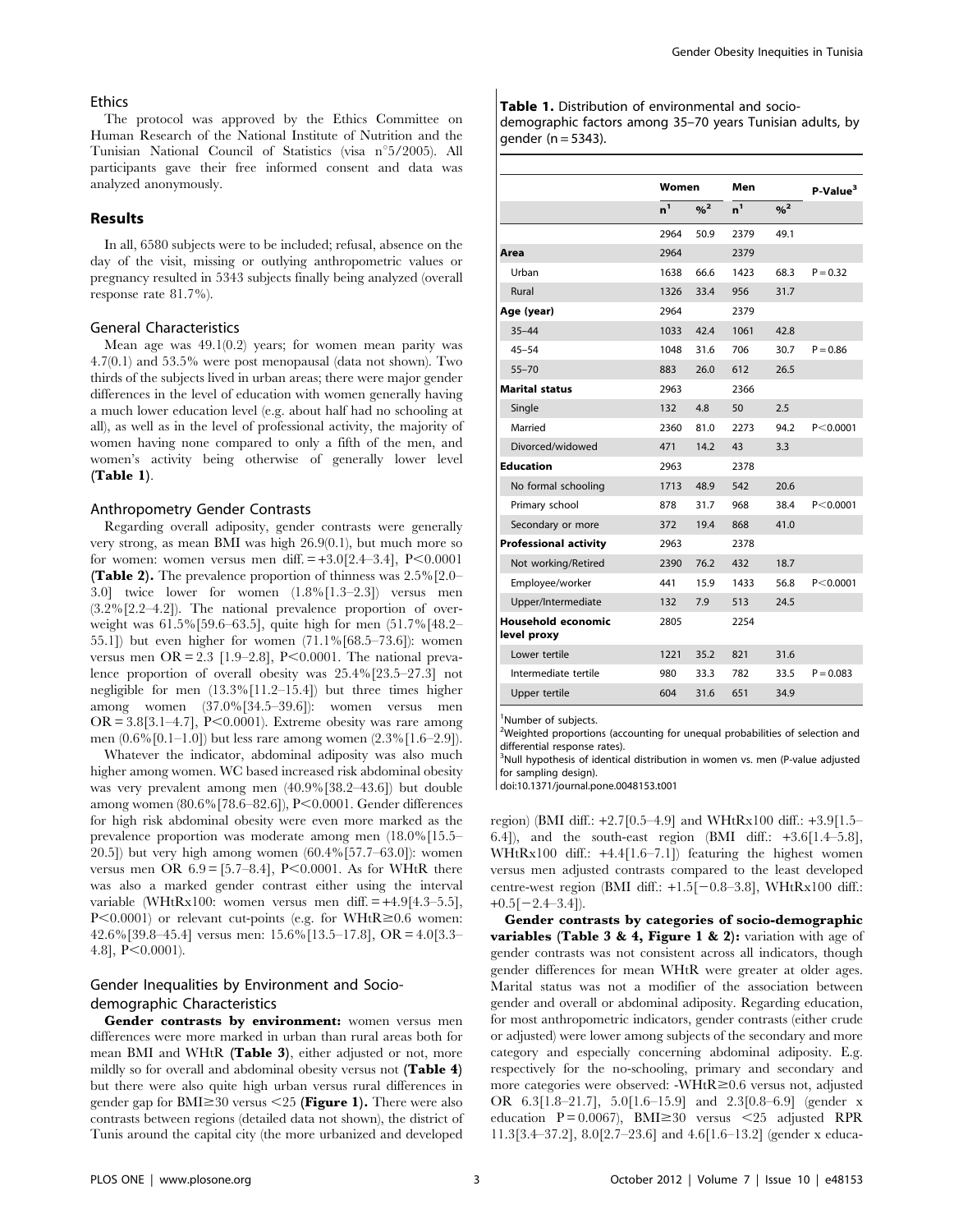**Table 2.** Anthropometric characteristics of  $35-70$  years Tunisian adults by gender (n = 5343).

|                                               | All $(n = 5343)$ |     | Women $(n = 2964)$<br>Men (n = 2379)                                                    |     |                                             |     | Women vs. Men  |                   |          |  |  |
|-----------------------------------------------|------------------|-----|-----------------------------------------------------------------------------------------|-----|---------------------------------------------|-----|----------------|-------------------|----------|--|--|
|                                               |                  |     | Mean or $\%$ <sup>1</sup> s.e. <sup>2</sup> Mean or $\%$ <sup>1</sup> s.e. <sup>2</sup> |     | Mean or $\%$ <sup>1</sup> s.e. <sup>2</sup> |     | Diff. or $OR3$ | C.I. <sup>4</sup> | $P^5$    |  |  |
| <b>Basic anthropometric characteristics</b>   |                  |     |                                                                                         |     |                                             |     |                |                   |          |  |  |
| Weight (kg)                                   | 71.5             | 0.3 | 69.4                                                                                    | 0.4 | 73.6                                        | 0.5 | $-4.1$         | $-5.4 - 2.9$      | < 0.0001 |  |  |
| Height (cm)                                   | 163.2            | 0.2 | 156.4                                                                                   | 0.2 | 170.2                                       | 0.2 | $-13.7$        | $-14.2 - 13.2$    | < 0.0001 |  |  |
| <b>Overall adiposity</b>                      |                  |     |                                                                                         |     |                                             |     |                |                   |          |  |  |
| Body Mass Index                               | 26.9             | 0.1 | 28.4                                                                                    | 0.2 | 25.3                                        | 0.1 | $+3.0$         | $2.4 - 3.4$       | < 0.0001 |  |  |
| Thinness (BMI $<$ 18.5)                       | 2.5%             | 0.3 | 1.8%                                                                                    | 0.3 | 3.2%                                        | 0.5 | 0.6            | $0.4 - 0.9$       | 0.010    |  |  |
| Overweight (BMI $\geq$ 25.0)                  | 61.5%            | 1.0 | 71.1%                                                                                   | 1.3 | 51.7%                                       | 1.8 | 2.3            | $1.9 - 2.8$       | < 0.0001 |  |  |
| Obesity (BMI $\geq$ 30.0)                     | 25.4%            | 1.0 | 37.0%                                                                                   | 1.3 | 13.3%                                       | 1.1 | 3.8            | $3.1 - 4.7$       | < 0.0001 |  |  |
| Extreme obesity (BMI $\geq$ 40.0)             | 1.5%             | 2.4 | 2.3%                                                                                    | 0.3 | 0.6%                                        | 0.3 | 4.0            | $1.8 - 9.1$       | 0.0009   |  |  |
| <b>Abdominal adiposity</b>                    |                  |     |                                                                                         |     |                                             |     |                |                   |          |  |  |
| Waist circumference (cm)                      | 91.1             | 0.3 | 91.2                                                                                    | 0.4 | 91.0                                        | 0.4 | $+0.3$         | $-0.7-1.3$        | 0.61     |  |  |
| Increased risk abdominal obesity <sup>6</sup> | 61.1%            | 1.0 | 80.6%                                                                                   | 1.0 | 40.9%                                       | 1.4 | 6.0            | $5.2 - 7.0$       | < 0.0001 |  |  |
| High risk abdominal obesity'                  | 39.6%            | 1.1 | 60.4%                                                                                   | 1.4 | 18.0%                                       | 1.3 | 6.9            | $5.7 - 8.4$       | < 0.0001 |  |  |
| Waist to height ratio $\times 100$            | 56.0             | 0.2 | 58.4                                                                                    | 0.2 | 53.4                                        | 0.2 | $+4.9$         | $4.3 - 5.5$       | < 0.0001 |  |  |
| Waist to height ratio≥0.50                    | 76.1%            | 1.0 | 82.4%                                                                                   | 1.0 | 69.6%                                       | 1.3 | 2.0            | $1.7 - 2.4$       | < 0.0001 |  |  |
| Waist to height ratio≥0.60                    | 29.4%            | 1.0 | 42.6%                                                                                   | 1.4 | 15.6%                                       | 1.1 | 4.0            | $3.3 - 4.8$       | < 0.0001 |  |  |

<sup>1</sup>Mean for interval variables, prevalence proportion for binary variables (weighted estimates accounting for unequal probabilities of selection and differential response rates).

<sup>2</sup>Standar error of estimates taking into account sampling design.

<sup>3</sup>Women vs Men difference of means for interval variables, Women vs. Men Prevalence Proportion Odds-Ratio (OR) for binary variables.

 ${}^{4}P = 0.95$  confidence interval adjusted for sampling design.

5 P-value for Women vs. Men contrast.

<sup>6</sup>Waist circumference ≥94 cm for men, ≥80 cm for women.<br><sup>7</sup>Waist circumference >102 cm for men, >88 cm for women

Waist circumference  $\geq$ 102 cm for men,  $\geq$ 88 cm for women.

doi:10.1371/journal.pone.0048153.t002

tion  $P = 0.0013$ ). Whether crude or adjusted (although adjustment did reduce the contrasts somewhat), there was a clear monotonous lowering of gender overall or abdominal adiposity contrasts with the level of professional activity. E.g. respectively for the not working, employee/worker and upper/intermediate categories were observed: - BMI $\geq$ 30 versus not, adjusted OR 3.3[1.3–8.6], 2.3[1.0–5.4] and 1.4[0.5–4.3] (gender x profession  $P = 0.054$ ), -WHtR $\geq 0.6$  versus not, adjusted OR 2.3[0.8–6.9], 1.5[0.6–4.1] and 1.0[0.3–3.3] (gender x profession  $P = 0.032$ ), - BMI $\geq 30$  versus  $\leq$  25, adjusted RPR 4.6[1.6–13.2], 3.0[1.1–8.3] and 0.9[0.3–3.0] (gender x profession  $P = 0.0013$ ); so that for most indicators (either derived from interval or binary variables) there was no residual overall or abdominal adiposity gender contrasts in the upper/ intermediate category (and also somewhat so among the employees/workers). There was a modifying effect of the economic level of the household mostly on anthropometric gender contrasts regarding BMI and WHtR interval variables, though not monotonous, the higher contrasts being observed in the intermediate tertile.

## Discussion

Based on a national random sample of more than 5000 subjects of both genders and measured anthropometrics, the present study showed that two third of 35–70 years Tunisian adults were overweight, a fourth obese and more than a third with high risk abdominal obesity; according to most anthropometric indicators women were very much more prone to overweight and obesity than men and this gender gap differed greatly according to environment and socio-economics.

# High Gender Obesity Inequities at the National Level

Whatever the indicator, at the national level we observed a very significant gender obesity gap, comparable to that observed in similar contexts in Morocco [12,13,14], Algeria [39] or Egypt [40] where women also tended to be much more corpulent than men; but very different from e.g. Europe where such a gap is not observed or in some cases even reversed [41]. The observed gender inequalities were all the more significant for abdominal adiposity which is acknowledged by some authors to be the most predictive of associated pathologies such as cardiovascular diseases [42]; nevertheless some other studies have reported no difference in predictive values of anthropometric measures of abdominal compared to overall obesity on mortality [43]. Methodology issues could be at stake, either regarding the overall level of obesity or the observed gender gap in our context: indeed the use of the same international cut off points whatever the ethnicity of the subjects and/or use of the same cut off points for both genders have been challenged by some authors in similar contexts [44,45]. But even if specific BMI cut off points have been suggested for Asians [46] there is no consensus not to apply the international references for the indices used in the study nor any gender specific cut-points for indices such as BMI or WHtR in our context [28,47]. We also showed that the observed overall or abdominal adiposity gender gap was much smaller in certain socio-economic categories so that it is likely not only a measurement issue and/or due to obvious physiological and hormonal differences between genders.

Gender differential in dietary intake and/or physical activity, which are among the established proximal causes of overweight and obesity, could also be at stake [48]; but only as intermediate variables for which gender differentials would anyway depend on a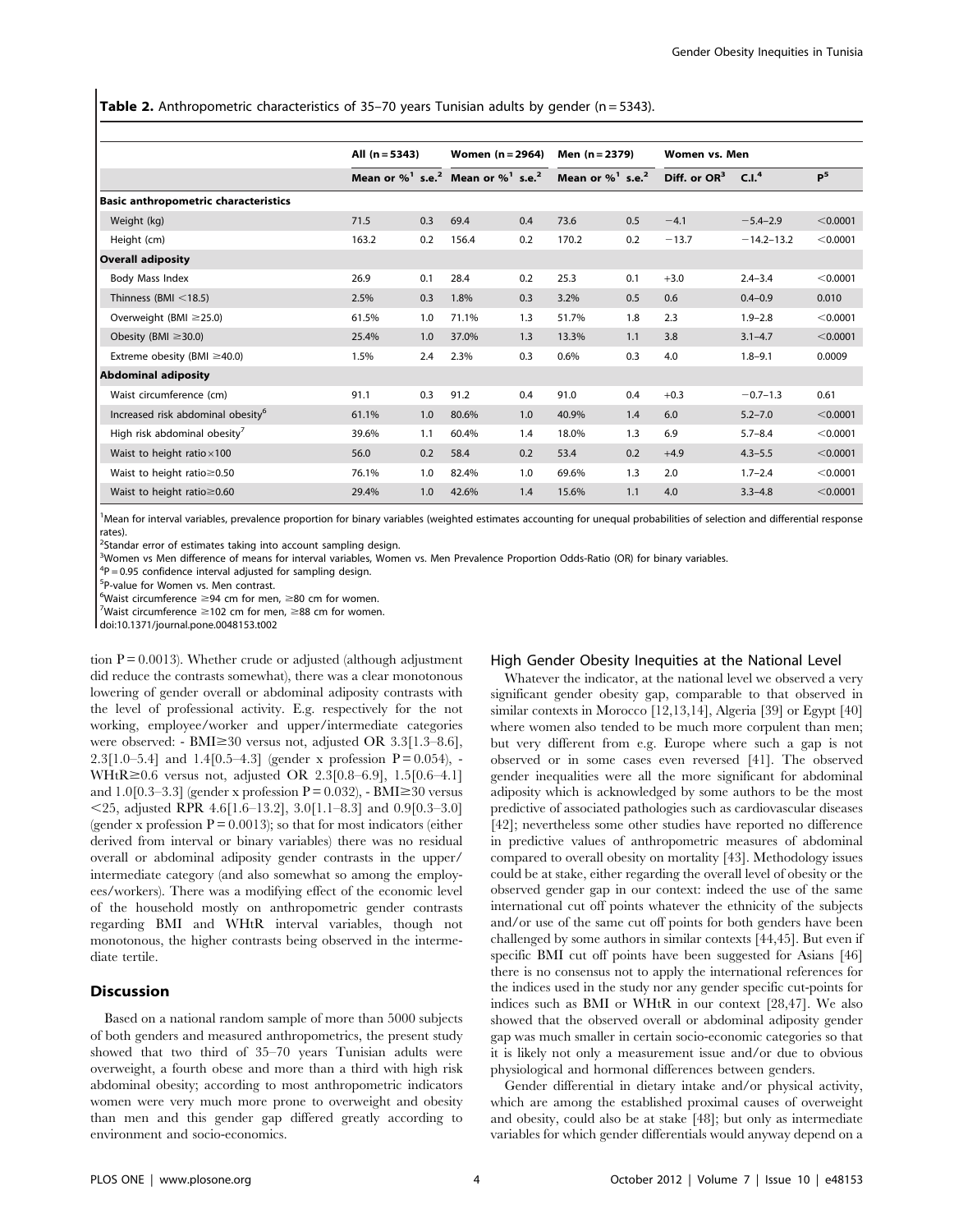

Figure 1. Overall adiposity : overweight and obesity gender contrasts among Tunisian 35–70 years adults by area and sociodemographic variables (n = 4963). 1- RPR: within category of environmental or socio-demographic variable, Women vs. Men crude or adjusted Relative Prevalence Proportion Ratio of 25  $\leq$  Body Mass Index <30 vs. Body Mass Index <25. 2- RPR: within category of environmental or sociodemographic variable, Women vs. Men crude or adjusted Relative Prevalence Proportion Ratio of Body Mass Index ≥30 vs. Body Mass Index <25. 3-Adjusted for age, marital status, level of education, profession, household economic proxy: multivariate model including all main effects and interactions with gender. 4- Crude or adjusted P-value for gender x variable interaction: null hypothesis of identical gender contrasts (Women vs. Men Relative Prevalence Proportion Ratio) in all categories of environmental or socio-demographic variable. doi:10.1371/journal.pone.0048153.g001

more distal level of causation, e.g. environmental or socioeconomic factors like assessed in our study or socio-cultural factors. Adjusting the observed gender inequalities on socioeconomic factors (detailed data not shown) did not substantially reduced them (and that adjustment was borderline from a methodological point of view given the strong observed modifying effects of these variables on our gender inequalities measures). Also at a distal level of causation, socio-cultural factors may explain the large gender gap observed. A general cultural preference for women plumpness is often reported in southern or eastern Mediterranean countries [14,49,50]; but there also appears to be a change of social norm regarding the ideal body shape towards less plumpness [51,52]. Some authors challenge the importance of this explanation and place much more emphasis on the negative impact on women's health, including obesity, of non-egalitarian household and social roles with consequences for many factors linked to the etiology of obesity (including diet and exercise) [17,53,54]. As for the negative impact on diet for example, one of the pathways could be that women, which due to the inegalitarian household roles are mostly in charge of preparing meals, receive more food stimuli and thus have a higher food intake [55]; physical activity and practice of sports among women is also quite constrained by those inegalitarian social roles [56]. These issues related to non-egalitarian household and social roles may indeed be relevant in our context: indeed Tunisia is particular compared to other southern and eastern Mediterranean countries as it is one of the highest ranked on the global gender gap index for this region  $(4<sup>th</sup>/16)$  [5] and regarding women's legal status since the implementation of the 1956 personal status code [57]. But many aspects of household and social roles of women have more to do with a common socio-cultural background than with legislation.

# Gender Obesity Inequities Differ According to Sociodemographic Factors

Keeping in mind the specific difficulties of interpreting age in a cross-sectional design, no straightforward modifying effect of age was observed except that the gender difference for mean WHtR was somewhat larger for older subjects; among other factors, physiological changes related to menopause and/or parity may be involved, which it was of course not possible to adjust for when analyzing women and men together. Including younger adults  $(< 35$  years) could have yielded different results regarding a modifying effect of age on gender obesity inequalities: e.g. in a survey in Morocco among adults  $\geq$ 18 years the gender difference in obesity ( $BMI \geq 30$ ) appeared to be much smaller for the 18–34 subjects versus others [13] as well as in Tunisia among 15–19 years adolescents [19]. It should be underlined that we tested whether the gender overall or abdominal adiposity inequalities varied according to age and socio-economic variables by specific analyses including gender  $\times$  variables interactions in the models; as few studies [16] and none in our context used that systematic gender inequity quantification, comparisons with already published data was sometimes difficult except indirectly (this applies to association with age, but also other socio-economic variables, with gender obesity inequities).

Regarding the modifying effect of socio-economic variables, we observed very significant differences in gender inequalities by education and professional activity categories. For education the gender inequalities were lower mostly for the higher education level but even for which the residual gender inequalities where not negligible. There were lower gender inequalities for professionally active subjects whatever the anthropometric indicator, with the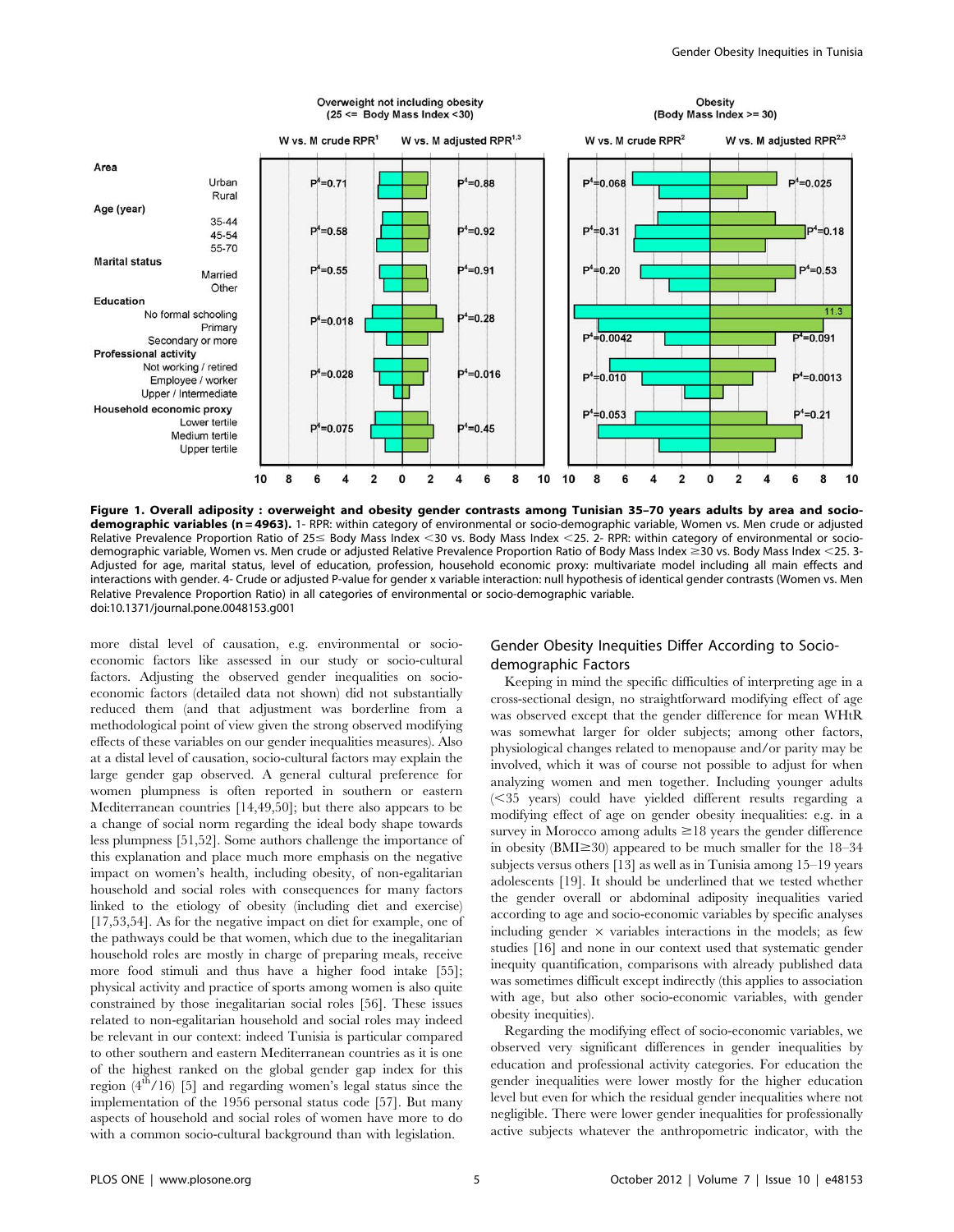Table 3. Body mass index and waist to height ratio gender contrasts among tunisian 35–70 years adults by area and sociodemographic variables (complete case analysis, n = 4963).

|                             |             |      |                | <b>Body Mass Index</b> |                   |                      |                       |                   | Waist to Height Ratio x 100 |                                |                    |                   |                             |              |  |  |
|-----------------------------|-------------|------|----------------|------------------------|-------------------|----------------------|-----------------------|-------------------|-----------------------------|--------------------------------|--------------------|-------------------|-----------------------------|--------------|--|--|
|                             | $\mathbf n$ |      | Mean $(s.e.)1$ |                        |                   | <b>Women vs. Men</b> |                       |                   |                             | Mean $(s.e.)1$                 |                    | Women vs. Men     |                             |              |  |  |
|                             |             |      |                |                        | Crude             |                      | Adjusted <sup>2</sup> |                   |                             |                                | Crude              |                   | Adjusted <sup>2</sup>       |              |  |  |
|                             | W           | M    | Women          | Men                    | Diff <sup>3</sup> | C.I. <sup>4</sup>    | Diff. <sup>3</sup>    | C.I. <sup>4</sup> | <b>Women Men</b>            |                                | Diff. <sup>3</sup> | C.I. <sup>4</sup> | Diff. $3$ C.I. <sup>4</sup> |              |  |  |
| Area                        |             |      |                |                        | $P^5 = 0.0019$    |                      | $P^5 = 0.0021$        |                   |                             |                                | $P^5 = 0.11$       |                   | $P^5 = 0.036$               |              |  |  |
| Urban                       | 1500        | 1341 | 29.2(0.2)      | $25.8(0.2) +3.4$       |                   | $2.9 - 3.9$          | $+2.5$                | $0.4 - 4.6$       |                             | $59.5(0.3)$ $54.2(0.2)$ +5.3   |                    | $4.6 - 6.0$       | $+2.8$                      | $0.4 - 5.2$  |  |  |
| Rural                       | 1225        | 897  | 26.5(0.2)      | $24.2(0.2) +2.3$       |                   | $1.7 - 2.8$          | $+1.3$                | $-0.9 - 3.6$      |                             | $56.0(0.5)$ $51.6(0.2)$ $+4.4$ |                    | $4.3 - 5.3$       | $+1.5$                      | $-1.2 - 4.1$ |  |  |
| Age (year)                  |             |      |                |                        | $P^5 = 0.065$     |                      | $P^5 = 0.075$         |                   |                             |                                | $P^5 < 0.0001$     |                   | $P^5 = 0.011$               |              |  |  |
| $35 - 44$                   | 954         | 991  | 27.8(0.3)      | $25.3(0.2) +2.5$       |                   | $1.8 - 3.1 + 2.5$    |                       | $0.3 - 4.6$       |                             | $56.0(0.3)$ $52.3(0.3)$ $+3.7$ |                    | $2.9 - 4.5$       | $+2.8$                      | $0.4 - 5.2$  |  |  |
| $45 - 54$                   | 951         | 672  | 28.9(0.2)      | $25.5(0.2) +3.5$       |                   | $2.9 - 4.0 + 3.4$    |                       | $1.5 - 5.3$       |                             | $59.2(0.4)$ $53.8(0.3)$ $+5.4$ |                    | $4.5 - 6.3$       | $+4.3$                      | $1.9 - 6.6$  |  |  |
| $55 - 70$                   | 820         | 575  | 28.5(0.3)      | $25.1(0.2) +3.4$       |                   | $2.8 - 4.0 + 2.7$    |                       | $0.8 - 4.6$       |                             | $61.2(0.4)$ 54.6(0.4) +6.6     |                    | $5.5 - 7.6$       | $+4.3$                      | $2.0 - 6.7$  |  |  |
| <b>Marital status</b>       |             |      |                |                        | $P^5 = 0.43$      |                      | $P^5 = 0.83$          |                   |                             |                                | $P^5 = 0.78$       |                   | $P^5 = 0.74$                |              |  |  |
| Married                     | 2175        | 2156 | 28.4(0.2)      | $25.3(0.1) +3.1$       |                   | $2.7 - 3.5 + 2.6$    |                       | $1.6 - 3.7$       |                             | $58.4(0.3)$ $53.4(0.2)$ $+5.0$ |                    | $4.4 - 5.6$       | $+2.5$                      | $0.9 - 4.1$  |  |  |
| Other                       | 550         | 82   | 27.9(0.3)      | $25.5(0.9) +2.4$       |                   | $0.6 - 4.2 + 2.5$    |                       | $0.3 - 4.6$       |                             | $58.2(0.5)$ $53.0(1.0)$ $+5.3$ |                    | $3.3 - 7.2$       | $+2.8$                      | $0.4 - 5.2$  |  |  |
| <b>Education</b>            |             |      |                |                        | $P^5 = 0.0004$    |                      | $P^5 = 0.024$         |                   |                             |                                | $P^5 < 0.0001$     |                   | $P^5 = 0.0001$              |              |  |  |
| No formal<br>schooling      | 1583        | 506  | 27.6(0.2)      | $23.8(0.2) +3.8$       |                   | $3.2 - 4.2 + 3.5$    |                       | $1.1 - 6.0$       |                             | $58.4(0.4)$ $52.2(0.3)$ +6.2   |                    | $5.3 - 7.0$       | $+6.1$                      | $3.6 - 8.6$  |  |  |
| Primary<br>school           | 801         | 916  | 29.5(0.2)      | $25.2(0.2) +4.3$       |                   | $3.7 - 4.9 + 3.9$    |                       | $1.5 - 6.2$       |                             | $59.5(0.4)$ $53.1(0.3)$ +6.4   |                    | $5.5 - 7.3$       | $+5.9$                      | $3.6 - 8.1$  |  |  |
| Secondary<br>or more        | 341         | 816  | 28.3(0.4)      | $26.2(0.2) +2.2$       |                   | $1.3 - 3.1 + 2.5$    |                       | $0.3 - 4.6$       |                             | $56.5(0.5)$ $54.3(0.3)$ $+2.2$ |                    | $1.2 - 3.3$       | $+2.8$                      | $0.4 - 5.2$  |  |  |
| Professional<br>activity    |             |      |                |                        | $P^5 = 0.0081$    |                      | $P^5 = 0.013$         |                   |                             |                                | $P^5 = 0.0021$     |                   | $P^5 = 0.069$               |              |  |  |
| Not working/<br>Retired     | 2197        | 400  | 28.5(0.2)      | $24.7(0.3) +3.8$       |                   | $3.2 - 4.3 + 2.5$    |                       | $0.3 - 4.6$       |                             | $58.9(0.3)$ $53.6(0.5)$ +5.3   |                    | $4.3 - 6.3$       | $+2.8$                      | $0.4 - 5.2$  |  |  |
| Employee/<br>worker         | 405         | 1349 | 28.1(0.4)      | $25.2(0.2) +2.9$       |                   | $2.2 - 3.7 + 1.8$    |                       | $-0.3 - 4.0$      |                             | $57.0(0.5)$ $53.0(0.3)$ $+4.0$ |                    | $2.9 - 5.2$       | $+1.6$                      | $-0.8 - 4.0$ |  |  |
| Upper/<br>Intermediate      | 123         | 489  | 27.5(0.8)      | $26.1(0.2) +1.4$       |                   | $-0.2 - +0.1$<br>2.9 |                       | $-2.3 - 2.6$      |                             | $56.0(0.8)$ $54.1(0.3)$ $+1.9$ |                    | $0.2 - 3.6$       | $+0.7$                      | $-1.8 - 3.2$ |  |  |
| Household<br>economic proxy |             |      |                |                        | $P^5 = 0.0001$    |                      | $P^5 = 0.0007$        |                   |                             |                                | $P^5 < 0.0001$     |                   | $P^5 = 0.0018$              |              |  |  |
| Lower tertile               | 1196        | 815  | 26.2(0.2)      | $23.6(0.2) +2.6$       |                   | $2.1 - 3.2 + 1.8$    |                       | $-0.1 - 3.8$      |                             | $55.7(0.4)$ $51.0(0.3)$ $+4.6$ |                    | $3.7 - 5.6$       | $+2.3$                      | $-0.2 - 4.8$ |  |  |
| Intermediate<br>tertile     | 946         | 775  | 29.5(0.2)      | $25.3(0.2) +4.2$       |                   | $3.6 - 4.7 + 3.4$    |                       | $1.4 - 5.3$       |                             | $60.4(0.3)$ 53.5(0.3) +6.9     |                    | $6.1 - 7.7$       | $+4.3$                      | $1.8 - 6.8$  |  |  |
| Upper tertile               | 583         | 648  | 29.5(0.3)      | $26.9(0.2) +2.6$       |                   | $1.8 - 3.4 + 2.4$    |                       | $0.3 - 4.6$       |                             | $59.2(0.4)$ $55.5(0.4)$ $+3.7$ |                    | $2.7 - 4.8$       | $+2.8$                      | $0.4 - 5.2$  |  |  |

<sup>1</sup>Crude weighted means (accounting for unequal probabilities of selection and differential response rates) and standard error taking into account sampling design.<br><sup>2</sup>Adjusted for ace, marital status level of education, pr <sup>2</sup>Adjusted for age, marital status, level of education, profession, household economic proxy : multivariate model including all main effects and interactions with gender. <sup>3</sup>Crude or adjusted Women vs. Men difference of means within category of socio-demographic variable.

<sup>4</sup>Diff. 0.95 confidence interval adjusted for sampling design.

<sup>5</sup>Crude or adjusted P-value for gender x variable interaction : null hypothesis of identical gender contrasts (difference of means) in all categories of environment or socio-demographic variable.

doi:10.1371/journal.pone.0048153.t003

lowest gender inequalities being observed for the upper and intermediate professions : in this latter category these inequalities were most often close to the null hypothesis and the lowest of those observed in all environmental and/or socio-economic subcategories analyzed in this study (but the gender contrast was also lower for employees/workers). Although as mentioned above, direct comparisons are not straightforward, particularly as socioeconomic categories were not exactly similar, in Morocco [13] there were also smaller gender obesity  $(BMI \geq 30)$  differential for higher education levels and for professionally active subjects. Education and professional activity are of course somewhat linked but not entirely so especially for women: e.g. in our study 51.1% had primary education or more but only 23.8% were professionally active (compared to respectively 79.4% & 81.3% for men) and although 19.4% had secondary education or higher, only 7.9% had upper/intermediate professional activities (compared to 41.0% and 24.5% for men). Regarding this discrepancy some authors have underlined that improving education alone has not been sufficient to ensure gender equity either in the economy or in politics [58]. This likely also somewhat applies to obesity inequities: indeed the highest gender obesity gap was observed in the no-schooling category and we observed a lower gender obesity contrast for the higher level of education but there still was a significant residual gender contrast even in this upper level of education while it was not so for the higher level of professional activity. As discussed above about the national level gender obesity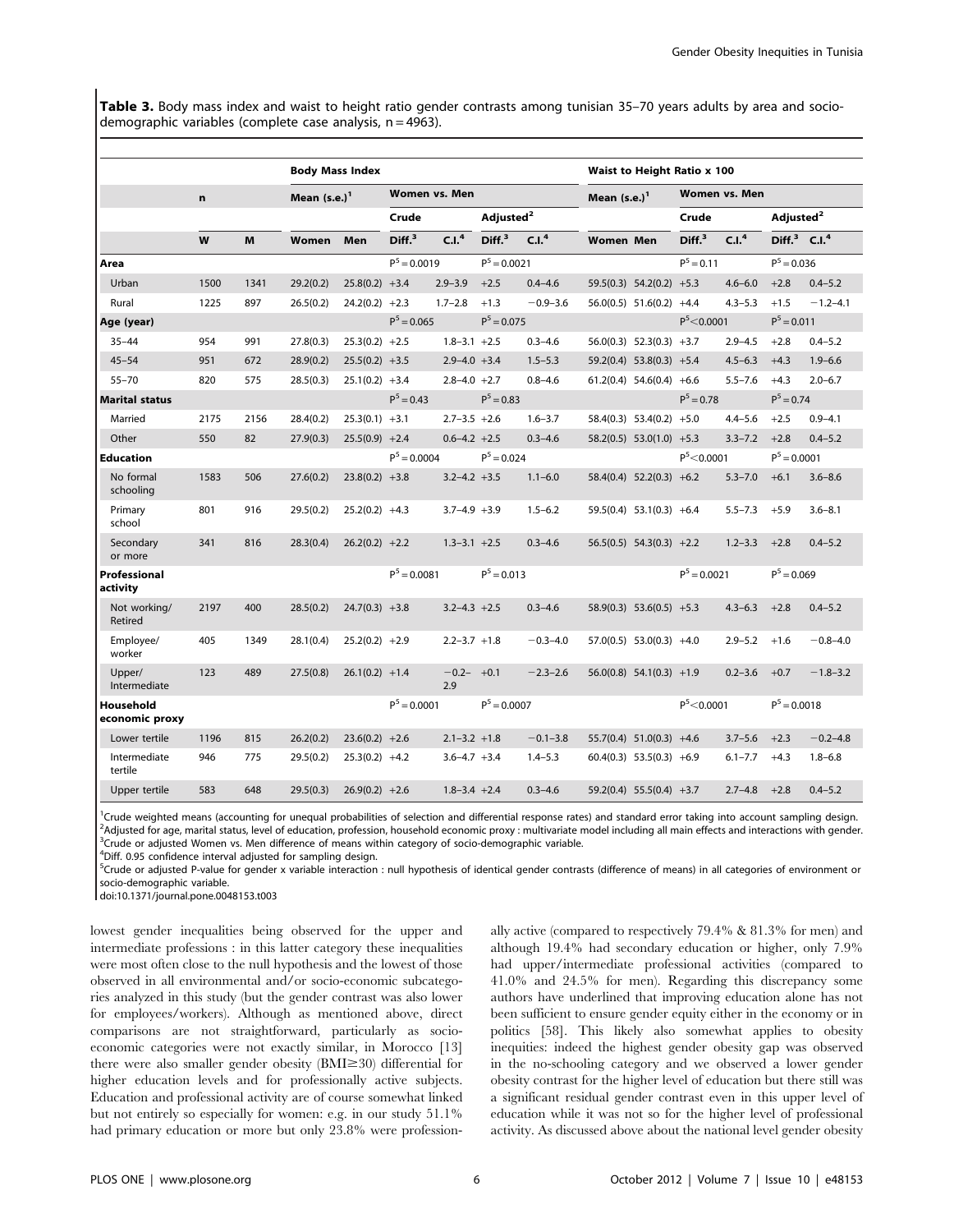Table 4. Overall and abdominal obesity gender contrasts among tunisian 35–70 years adults by area and socio-demographic variables (complete case analysis, n = 4963).

|                                | Overall obesity (Body Mass Index ≥30) |      |                                          |       |                 |                   |                       | Abdominal obesity (Waist to Height Ratio ≥0.6) |                         |       |                      |                   |                       |                   |  |
|--------------------------------|---------------------------------------|------|------------------------------------------|-------|-----------------|-------------------|-----------------------|------------------------------------------------|-------------------------|-------|----------------------|-------------------|-----------------------|-------------------|--|
|                                | n.                                    |      | Women vs. Men<br>Prevalence <sup>1</sup> |       |                 |                   |                       |                                                | Prevalence <sup>1</sup> |       | <b>Women vs. Men</b> |                   |                       |                   |  |
|                                |                                       |      |                                          |       | Crude           |                   | Adjusted <sup>2</sup> |                                                |                         |       | Crude                |                   | Adjusted <sup>2</sup> |                   |  |
|                                | W                                     | M    | Women                                    | Men   | OR <sup>3</sup> | C.I. <sup>4</sup> | OR <sup>3</sup>       | C.I. <sup>4</sup>                              | <b>Women Men</b>        |       | OR <sup>3</sup>      | C.l. <sup>4</sup> | OR <sup>3</sup>       | C.I. <sup>4</sup> |  |
| Area                           |                                       |      |                                          |       | $P^5 = 0.081$   |                   | $P^5 = 0.031$         |                                                |                         |       | $P^5 = 0.91$         |                   | $P^5 = 0.12$          |                   |  |
| Urban                          | 1500                                  | 1341 | 43.7%                                    | 15.5% | 4.2             | $3.3-$<br>5.4     | 3.3                   | $1.3 - 8.7$                                    | 47.5%                   | 17.9% | 4.1                  | $3.2 - 5.3$       | 2.3                   | $0.8 - 7.0$       |  |
| Rural                          | 1225                                  | 897  | 24.1%                                    | 9.9%  | 2.9             | $2.1 -$<br>4.1    | 2.0                   | $0.7 - 5.5$                                    | 32.8%                   | 10.7% | 4.1                  | $2.9 - 5.6$       | 1.6                   | $0.5 - 5.2$       |  |
| Age (year)                     |                                       |      |                                          |       | $P^5 = 0.46$    |                   | $P^5 = 0.19$          |                                                |                         |       | $P^5 = 0.68$         |                   | $P^5 = 0.21$          |                   |  |
| $35 - 44$                      | 954                                   | 991  | 33.0%                                    | 13.5% | 3.1             | $2.2 -$<br>4.5    | 3.3                   | $1.3 - 8.6$                                    | 31.2%                   | 10.8% | 3.7                  | $2.7 - 5.1$       | 2.3                   | $0.8 - 6.9$       |  |
| $45 - 54$                      | 951                                   | 672  | 41.8%                                    | 14.4% | 4.3             | $2.9 -$<br>6.3    | 4.5                   | $1.8 - 11.4$                                   | 46.7%                   | 16.2% | 4.5                  | $3.2 - 6.4$       | 2.6                   | $0.9 - 7.5$       |  |
| $55 - 70$                      | 820                                   | 575  | 38.0%                                    | 13.1% | 4.1             | $2.9 -$<br>5.7    | 2.7                   | $1.2 - 6.4$                                    | 55.8%                   | 22.5% | 4.3                  | $3.1 - 6.1$       | 1.7                   | $0.6 - 4.6$       |  |
| <b>Marital status</b>          |                                       |      |                                          |       | $P^5 = 0.33$    |                   | $P^5 = 0.53$          |                                                |                         |       | $P^5 = 0.67$         |                   | $P^5 = 0.67$          |                   |  |
| Married                        | 2175                                  | 2156 | 37.6%                                    | 13.5% | 3.9             | $3.1 -$<br>4.8    | 4.3                   | $2.3 - 8.1$                                    | 42.3%                   | 15.4% | 4.0                  | $3.3 - 4.9$       | 2.9                   | $1.5 - 5.5$       |  |
| Other                          | 550                                   | 82   | 35.0%                                    | 17.3% | 2.6             | $1.1 -$<br>5.8    | 3.3                   | $1.3 - 8.6$                                    | 43.4%                   | 18.8% | 3.3                  | $1.4 - 8.1$       | 2.3                   | $0.8 - 6.9$       |  |
| <b>Education</b>               |                                       |      |                                          |       | $P^5 = 0.015$   |                   | $P^5 = 0.14$          |                                                |                         |       | $P^5 < 0.0001$       |                   | $P^5 = 0.0067$        |                   |  |
| No formal<br>schooling         | 1583                                  | 506  | 31.6%                                    | 6.0%  | 7.2             | $4.6 -$<br>11.2   | 6.9                   | $2.0 - 23.3$                                   | 44.2%                   | 12.6% | 5.5                  | $4.0 - 7.5$       | 6.3                   | $1.8 - 21.7$      |  |
| Primary school                 | 801                                   | 916  | 45.1%                                    | 14.5% | 4.8             | $3.5 -$<br>6.7    | 4.2                   | $1.5 - 12.3$                                   | 47.9%                   | 14.2% | 5.6                  | $4.1 - 7.4$       | 5.0                   | $1.6 - 15.9$      |  |
| Secondary or<br>more           | 341                                   | 816  | 38.0%                                    | 16.7% | 3.1             | $2.1 -$<br>4.4    | 3.3                   | $1.3 - 8.6$                                    | 29.3%                   | 18.4% | 1.8                  | $1.3 - 2.6$       | 2.3                   | $0.8 - 6.9$       |  |
| Professional activity          |                                       |      |                                          |       | $P^5 = 0.099$   |                   | $P^5 = 0.054$         |                                                |                         |       | $P^5 = 0.012$        |                   | $P^5 = 0.032$         |                   |  |
| Not working/<br>Retired        | 2197                                  | 400  | 37.5%                                    | 10.4% | 5.2             | $3.4-$<br>7.9     | 3.3                   | $1.3 - 8.6$                                    | 45.6%                   | 17.5% | 4.0                  | $2.7 - 5.8$       | 2.3                   | $0.8 - 6.9$       |  |
| Employee/worker                | 405                                   | 1349 | 38.1%                                    | 13.9% | 3.8             | $2.7 -$<br>5.4    | 2.3                   | $1.0 - 5.4$                                    | 38.1%                   | 14.7% | 3.6                  | $2.6 - 4.9$       | 1.5                   | $0.6 - 4.1$       |  |
| Upper/<br>Intermediate         | 123                                   | 489  | 30.9%                                    | 15.6% | 2.4             | $1.3 -$<br>4.4    | 1.4                   | $0.5 - 4.3$                                    | 22.0%                   | 16.2% | 1.5                  | $0.8 - 2.6$       | 1.0                   | $0.3 - 3.3$       |  |
| Household<br>economic<br>proxy |                                       |      |                                          |       | $P^5 = 0.17$    |                   | $P^5 = 0.45$          |                                                |                         |       |                      | $P^5 = 0.0005$    | $P^5 = 0.083$         |                   |  |
| Lower tertile                  | 1196                                  | 815  | 21.6%                                    | 6.1%  | 4.2             | $3.0 -$<br>6.1    | 3.4                   | $1.3 - 9.3$                                    | 31.6%                   | 9.1%  | 4.6                  | $3.3 - 6.4$       | 2.8                   | $0.9 - 8.3$       |  |
| Intermediate<br>tertile        | 946                                   | 775  | 44.8%                                    | 13.4% | 5.2             | $3.5 -$<br>7.7    | 4.4                   | $1.7 - 11.8$                                   | 53.5%                   | 14.5% | 6.8                  | $4.9 - 9.4$       | 4.0                   | $1.4 - 11.6$      |  |
| Upper tertile                  | 583                                   | 648  | 46.4%                                    | 20.8% | 3.3             | $2.4-$<br>4.5     | 3.3                   | $1.3 - 8.6$                                    | 43.1%                   | 22.6% | 2.6                  | $1.8 - 3.7$       | 2.3                   | $0.8 - 6.9$       |  |

<sup>1</sup>Weighted prevalence proportions of obesity (accounting for unequal probabilities of selection and differential response rates).

<sup>2</sup>Adjusted for age, marital status, level of education, profession, household economic proxy : multivariate model including all main effects and interactions with gender.<br><sup>3</sup>OP: Crude ex adjusted Wemen us, Man prevalence <sup>3</sup>OR: Crude or adjusted Women vs. Men prevalence proportion odds-ratio within category of socio-demographic variable.

4 OR 0.95 confidence interval.

<sup>5</sup>Crude or adjusted P-value for gender x variable interaction : null hypothesis of identical gender contrasts (OR) in all categories of socio-demographic variable. doi:10.1371/journal.pone.0048153.t004

gap, here the variation of these inequities may be partly mediated by variation in gender dietary intake and/or physical activity depending on the categories of those factors (e.g. less gender difference in dietary intake or physical activity in the higher education of professional activities). Although it could obviously not be included in our models which analyze both genders simultaneously, reproductive life could also be such a mediating factor: indeed parity has been shown to be positively associated with overall and abdominal adiposity in the same context [11] and also is lower for higher levels of education and professional activity (detailed data not shown).

Regarding the candidate explanation related to perception of ideal body shape it indeed has been shown that within a general context of change towards less plumpness only women with a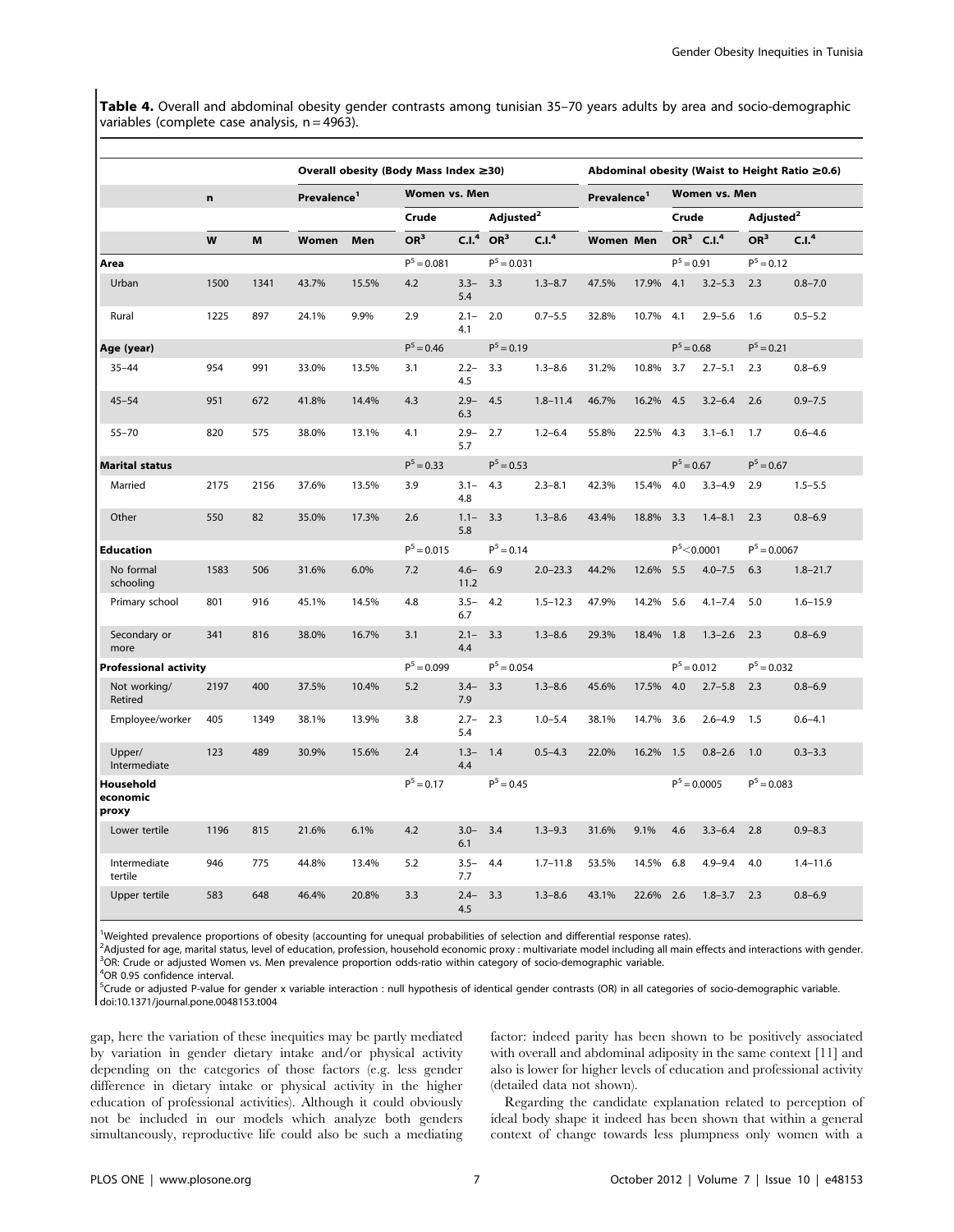

Figure 2. Abdominal adiposity: Waist for Height Ratio polytomous contrasts among Tunisian 35–70 years adults by area and sociodemographic variables (n = 4963). 1- RPR: within category of environmental or socio-demographic variable, Women vs. Men crude or adjusted Relative Prevalence Proportion Ratio of 0.5  $\leq$  Waist to Height Ratio <0.6 vs. Waist to Height Ratio <0.5 2- RPR: within category of environmental or socio-demographic variable, Women vs. Men crude or adjusted Relative Prevalence Proportion Ratio of Waist to Height Ratio  $\geq 0.6$  vs. Waist to Height Ratio <0.5 3- Adjusted for age, marital status, level of education, profession, household economic proxy: multivariate model including all main effects and interactions with gender. 4- Crude or adjusted P-value for gender x variable interaction: null hypothesis of identical gender contrasts (Women vs. Men Relative Prevalence Proportion Ratio) in all categories of environmental or socio-demographic variable. doi:10.1371/journal.pone.0048153.g002

higher education level significantly favored slimmer silhouettes [52,53]. Differentials of intra-household and social role of women according to socio-economic categories (profession and education) are also very likely involved. Indeed our data showing professional activity to be more associated with lower gender obesity inequities than education is in line with observations that simply providing more education for women is not sufficient to reduce the gender inequalities in intra-household roles and empowerment [17]; on the contrary being professionally active outside the home versus not is thought to have a significant impact on intra-household and social roles and women's autonomy and empowerment with beneficial consequences regarding overall adiposity. As discussed above regarding gender inequities at the national level, one of the pathways could be reduced food stimuli for professionally active women which thus spend less time at home. Generally, that the gender gap is the smallest in the highest level of professional activity likely results from a combination of the socio-cultural factors discussed above (symbolic value of a slimmer body and a healthy lifestyle [59] in addition to less gender inequalities regarding household and social role and general empowerment).

The observed inverse u-shaped trend of gender overall or abdominal adiposity inequalities with tertiles of the economic proxy results from the linear increase in the prevalence of obesity for men while for women the increase was more curvilinear as it tended to level off after the second tertile. Measurements issues could be at stake but asset based proxies of household income have been validated in a number of studies including in our own context [11,60]; also analogous results regarding curvilinear trends of obesity with socio-economic status in women have been observed in other studies, among the richer of low to middle-income

countries which Tunisia belongs to [61]. In accordance with authors who, in an analogous context, underline that middle class women are the more at risk of obesity [53], our interpretation might be that, differentially for women versus men, the increase in income from the first to the second tertile would increase exposure to obesogenic factors such as high energy intake, sedentary lifestyle, without the other compensating factors such as sufficient leisure time to exercise, better perception of etiologic factors of obesity, social norms of slimmer body images in the higher income households.

# Gender Obesity Inequities Differ According to Environment

We have observed larger gender inequalities in urban areas and/or in more developed regions than in rural areas and/or less developed regions, even though the former features higher overall socio-economic level, including higher levels of education and professional activity (detailed data not shown) which we have shown to be associated with lower gender inequalities. Nevertheless, it has sometimes been observed that the same characteristics may have associations with the studied outcome which depend of the level at which the association is studied: this type of contextual (versus individual or household level) effects, which concept underlies multilevel analyses [62], might also exist in gender obesity inequities. Thus the overall higher socio-economic level of urban areas or of the more developed regions might impact gender inequities somewhat differently at that level, than at a micro level within socio-economic categories. In addition, the residual associations may be due to factors not taken into account in our analyses. Indeed, beyond measurements issues related to definition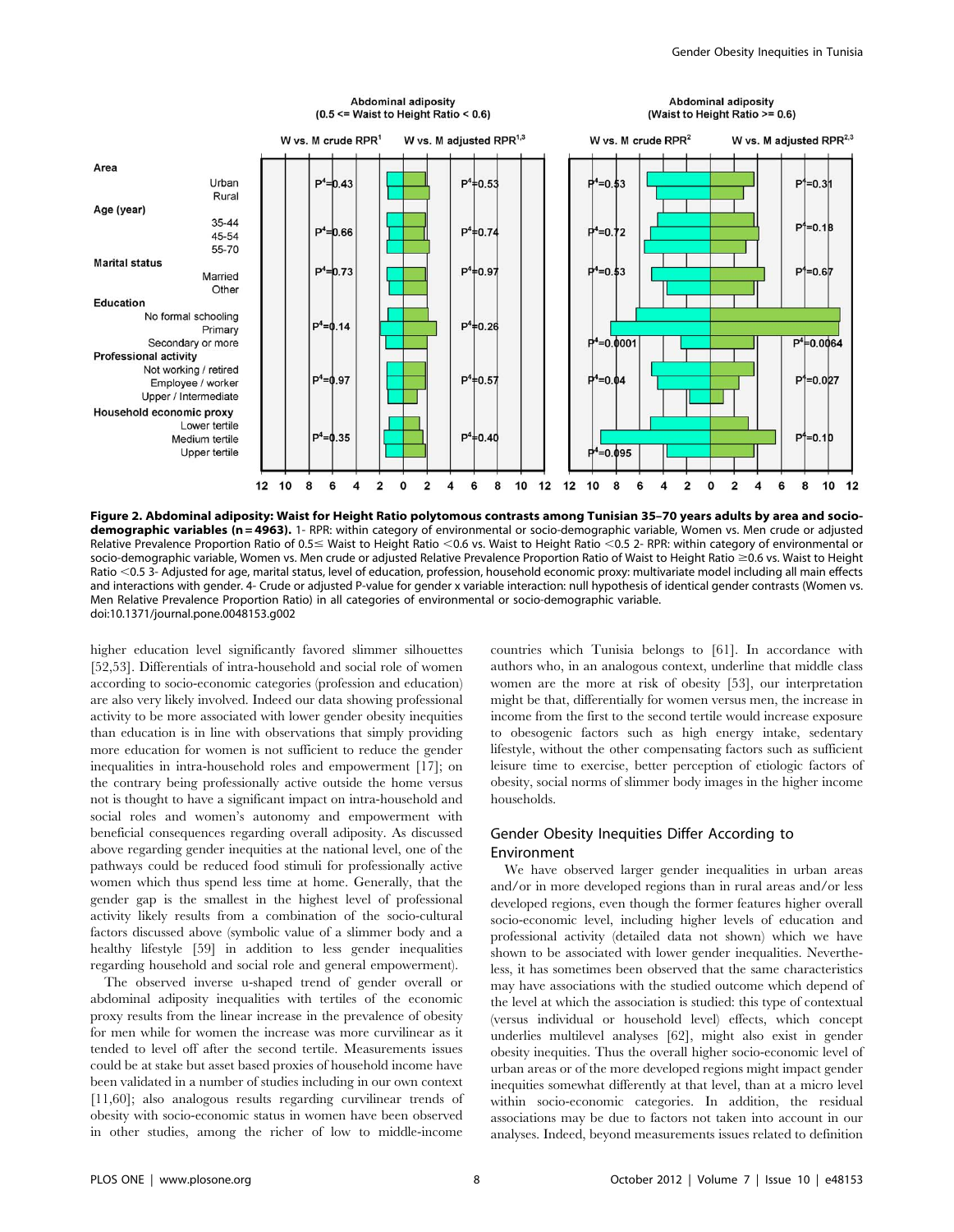of ''urbanicity'' [63,64] it has often been shown that living in an urban versus rural area may impact outcomes such as obesity and NCDs, independently of the higher socio-economic level [11,65]; the same could be true for gender inequities and there could all the more be such a residual association for regional contrasts.

That the gender inequalities somewhat depended on the contextual overall level of obesity (higher in urban areas and more developed regions), could mean that the intrinsic latent gender obesity inequities (due to whatever socio-cultural or other type of factors) only manifest themselves in a sufficiently obesogenic environment as a sort of synergy. A three step chronological process can thus be hypothesized: i) lower gender obesity inequities prior the nutrition transition when prevalence of obesity was lower (for both genders), ii) as observed in our study, higher overall gender obesity inequities at a second stage as the environment becomes more obesogenic with global socio-economic changes and the nutrition transition; but with gender inequities depending strongly on socio-economic categories (possibly linked to differential household or social roles) at the micro level - iii) no or reverse global gender obesity inequities (as observed in European countries for example [41]) when socioeconomic level, but also body image models, empowerment, social role, within household role etc. of women approach those of men [17,53]. Indeed, the obesity gender gap observed in Tunisia, which is one of the most economically developed and most advanced country of the southern and eastern Mediterranean region and specifically north Africa regarding women's right and legal status [5,57], is not smaller than in those other countries [12,13,39]; so that could invalidate such a model. But a more likely explanation is that Tunisia is still currently rather at ''stage two'' : regarding social and/or within household role of women there are likely less differences between Tunisia and other countries with similar socio-cultural backgrounds than between Tunisia and e.g. European countries (as Tunisia ranks only  $107<sup>th</sup>/133$  in the world on the gender gap index [5]). There could of course also be many context specific variations around this proposed general trend.

#### Methodological Strengths and Limitations of the Study

The cross-sectional design has known limits regarding causal interpretation of observed associations and also the dynamic and/ or life course perspective of gender obesity inequities issues [17]. One strength of the study was the large random sample of the 35– 70 years Tunisian adults of both genders with a national sampling frame in a context where results often pertains only to women and/or at sub-national level [11,13,39,66]. There was a lower response rate (partly controlled by post-stratification weights) for men (73.8%) compared to women (88.3%) but given the context the overall rate was rather high especially for men [14,39]. Overall and abdominal adiposity were characterized, as in most large-scale studies, by anthropometric proxies only and not by more specific markers such as e.g. bioimpedance so that could be a limitation of the study; indices were nevertheless derived from actual anthro-

# References

- 1. Popkin BM (1994) The nutrition transition in low-income countries: an emerging crisis. Nutr Rev 52: 285–298.
- 2. Finucane MM, Stevens GA, Cowan MJ, Danaei G, Lin JK, et al. (2011) National, regional, and global trends in body-mass index since 1980: systematic analysis of health examination surveys and epidemiological studies with 960 country-years and 9.1 million participants. Lancet 377: 557–567.
- 3. Musaiger AO (2011) Overweight and obesity in eastern mediterranean region: prevalence and possible causes. J Obes 2011: 407237.
- 4. Papandreou C, Abu Mourad T, Jildeh C, Abdeen Z, Philalithis A, et al. (2008) Obesity in Mediterranean region (1997–2007): a systematic review. Obes Rev 9: 389–399.
- 5. Hausmann R, Tyson L, Zahidi S (2010) Global gender gap report 2010. Geneva, Switzerland: World Economic Forum. 323 p.

pometric measures, performed by personnel with standardized training. Beyond overall and abdominal obesity there are a number of other cardiometabolic risk factors such as hypertension, hyperglycemia which were not taken into account in our assessment of gender health inequalities. The study is one of the few [16,67] and to our knowledge the first in the southern and eastern Mediterranean region to present a systematic analysis of socio-economic modifiers of gender inequalities using a large enough random sample to perform statistically meaningful withincategories analyses. The study intentionally focused on the modifying effect of distal socio-economic factors of obesity, excluding intermediate causes such as dietary intake and physical activity or related to personal life history or physiological factors, so that is a limitation of the study; the analysis would be enriched by a complementary, country specific more in depth analysis of socio-cultural gender issues related to obesity, likely with a mixed quantitative and qualitative analysis which could be integrated with legal and socio-economic indicators in a comprehensive framework [17]. Lastly, regarding generalizability to other southern or eastern Mediterranean countries one limit may be that, as discussed above, Tunisia is somewhat particular regarding its socio-economic development and women's legal status; but that could foreshadow the evolution of countries in the region and also these countries have a quite similar socio-cultural background.

#### Conclusion

In a context of the increasing burden of NCDs, overweight and obesity, in developing and particularly Southern and Eastern Mediterranean countries, we have shown that gender obesity inequities were very significant, as either overall or abdominal obesity was much more frequent among women. We also have shown that the magnitude of the inequities differed significantly according to environment (higher in urban or more developed areas) and socio-economic factors (lower for higher levels of education and professional activity) and discussed that these variations were much likely linked to socio-cultural issues related to women's social role. Prevention wise, as well as reducing the global level of obesity, nutrition interventions or policies should then also pay specific attention to reduce that obesity gender gap which fuels gender inequities in health: - in the short term by public health interventions targeted at women (as a group specially at risk of obesity in this context) - in the more long term by policies aiming at reducing disparities (including socio-economic disparities) between genders in this context [68,69,70].

#### Author Contributions

Conceived and designed the experiments: JEA PT FD HAS PK BM HBR. Analyzed the data: JEA PT FD SED. Wrote the paper: JEA PT FD. Supervision of field survey, collection and acquisition of data: JEA HAS CB SB HBR. Contributed to critical revision of manuscript: JEA PT FD HAS CB SED SB PK BM HBR.

- 6. Jaoudi I. Gender Differences in Health Status, Health Care Access and Utilization in Tunisia 2010 22–24 March; Cairo, Egypt.
- 7. Mobaraki AE, Soderfeldt B (2010) Gender inequity in Saudi Arabia and its role in public health. East Mediterr Health J 16: 113–118.
- 8. Ben Romdhane H, Grenier FR (2009) Social determinants of health in Tunisia: the case-analysis of Ariana. Int J Equity Health 8: 9.
- 9. Boutayeb A, Helmert U Social inequalities, regional disparities and health inequity in North African countries. Int J Equity Health 10: 23.
- 10. Belahsen R, Mziwira M, Fertat F (2004) Anthropometry of women of childbearing age in Morocco: body composition and prevalence of overweight and obesity. Public Health Nutrition 7: 523–530.